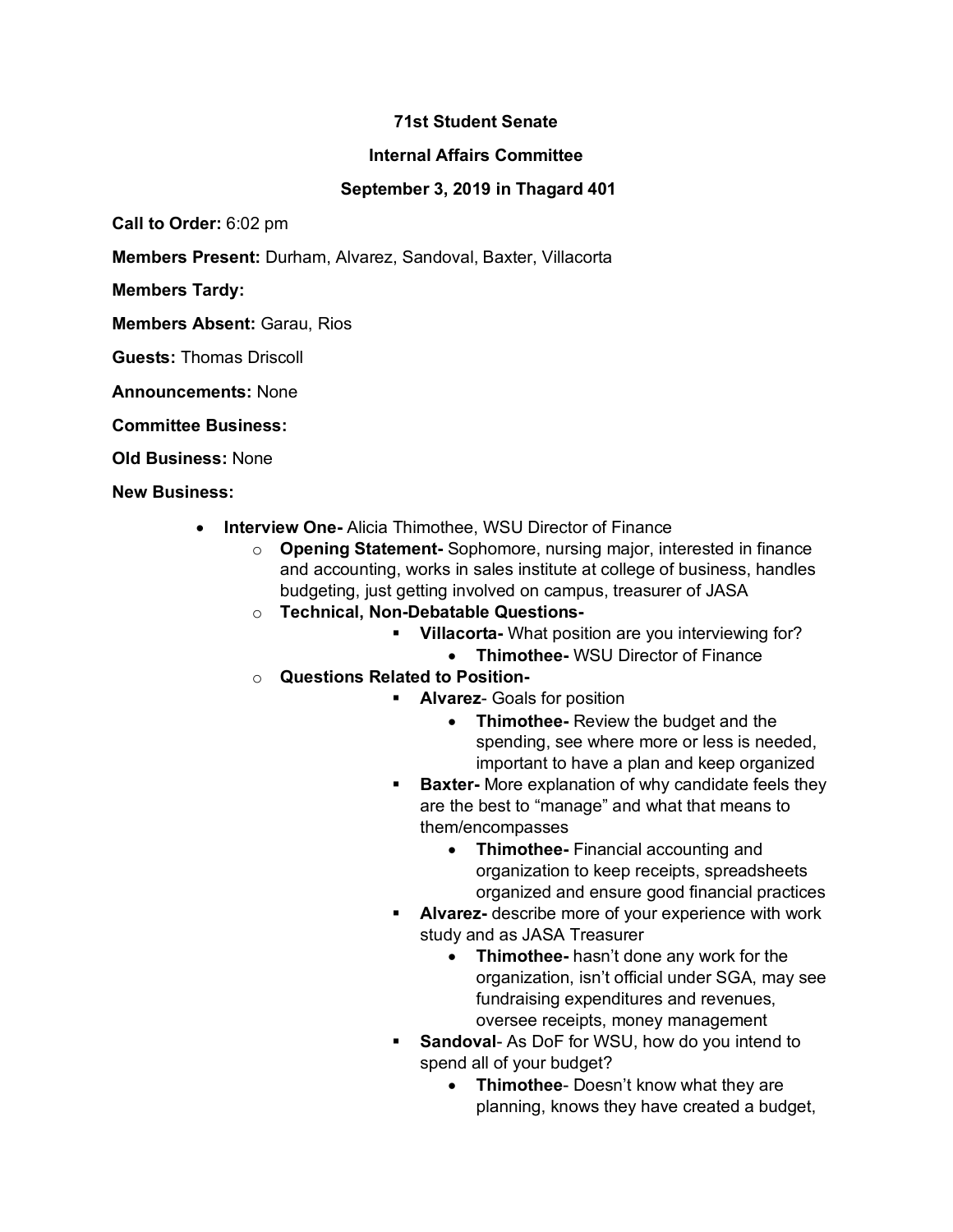will have a team of WSU members and will utilize outside resources

- § **Villacorta-** How do you intend to ensure good financial practices?
- **Thimothee-** Adaptation to SGA Financial Code **Alvarez-** move to return to technical non-debatable
	- § **Alvarez-** are you financially certified?
		- **Thimothee-** yes
- o **Questions of Character-**
	- **Baxter-** how does your identity inform how you see the world and this position?
		- **Thimothee-** Stands with WSU's views
	- § **Villacorta-** How do you handle conflict?
		- **Thimothee-** believes everyone should be heard, important for everyone to give their opinion, understand where people are coming from
- o **Other Questions-** None
- o **Closing-** Very organized, finance has drawn the candidate's attention in work and free time, helps friends and roommates budget, manage money, will refer to team at WSU and advisor, enjoys the group and is excited for the year.
- o **Deliberations**
	- o Roundtable
- § **Call to Question**
	- o **Baxter-** motions to call to question
	- o **Alvarez-** second
- o **Voting Results**
	- o **Yes- (4) Baxter, Sandoval, Alvarez, Villacorta**
	- o **No- (0)**
	- o **Abs.- (0)5**

**Interview Two-** Christian Sam, HLSU Treasurer

- **Opening Statement-** Sophomore, political Science and Finance double major, Peruvian son of immigrants, passionate about Hispanic community, issues of sexual assault and toxic masculinity, HLSU will help him interact with the community to address these issues
- **Technical, Non-Debatable Questions**
	- o **Alvarez- financially certified**
- **Sam-** yes
- **Questions Related to Position- Alvarez-** any updates in work experience or volunteer experience that would be relevant to position?
- **Answer-** worked as a server
- **Baxter-** How will you represent all identities in hlsu and what does that look like to you?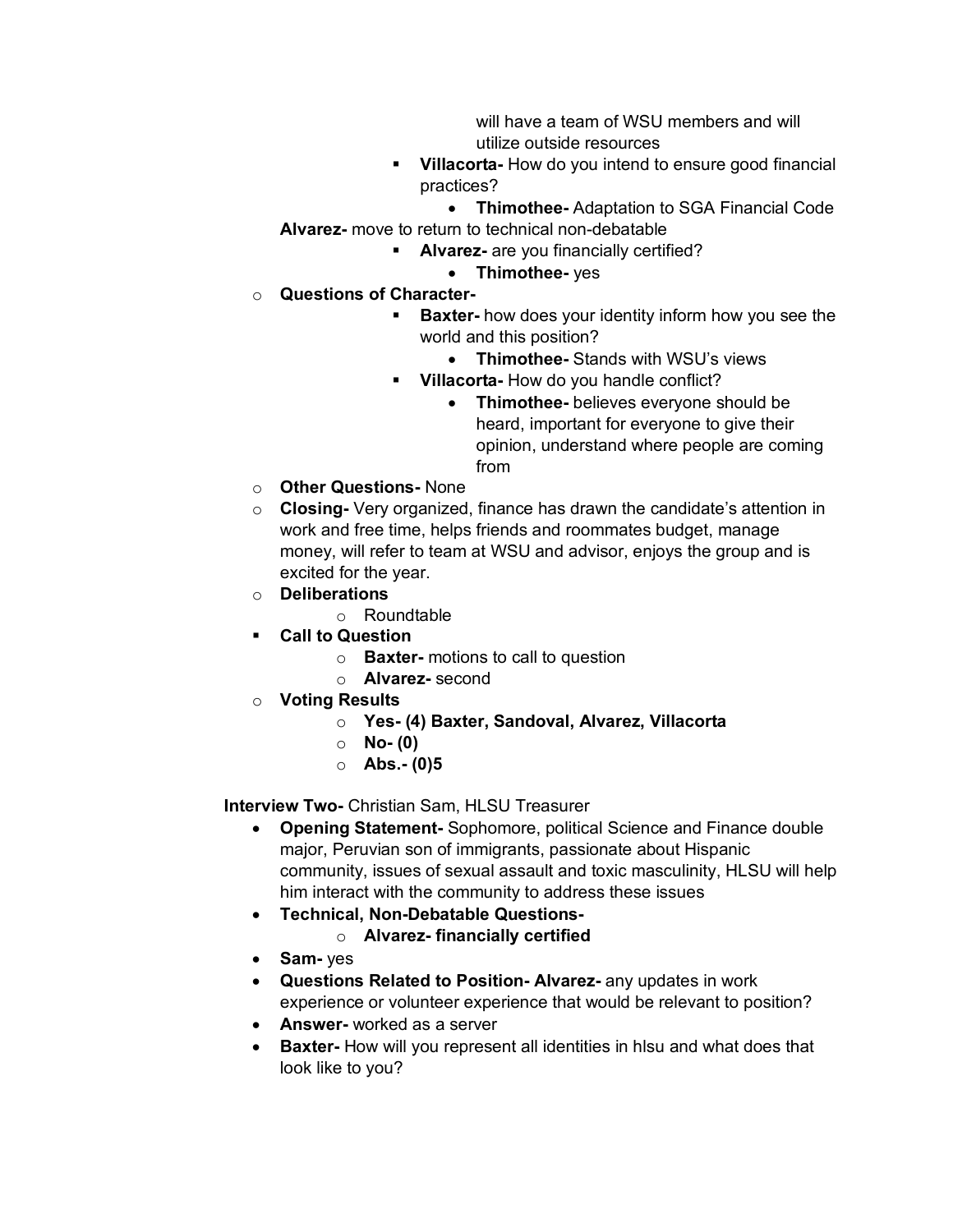- **Answer-** by working with the many affiliate organizations, encourage collaboration between affiliates
- **Baxter-** on application, you listed a goal, explain more
- **Answer-** as a fraternity man, its hard to understand why we use latinx as a term, would like to increase awareness as to why we use certain words and teach what the Hispanic community is about, can count number of Hispanic brothers on one hand, wants to serve as a bridge between his cultural community and others
- **Alvarez-** Regarding the gap between HLSU AND AFFILIATES, HOW WOULD you address these?
- **Answer-** by working and communicating with affiliates, has heard feedback that e-board was not available to affiliates, can respond quickly in an informal manner, maintain personal relationships with affiliate eboards
- **Baxter-** explain financial background
- **Answer-** VP of Wildwood hall council, managed \$4000 budget, ran for finance chair of BETA THETA PI, was in FLI and SLC leadership committee
- **Questions of Character-** None
- **Other Questions-** None
- **Closing Statement-** Thank you, questioning has given more insight in to the position and goals on application, hopes to contribute to the community.
- **Deliberations**
	- o Roundtable
- **Call to Question**
	- o **Sandoval-** motions to call to question
	- o **Alvarez-** Second
- **Voting Results**
	- o **Yes- (3) Baxter, Sandoval, Villacorta**
	- o **No- (0)**
	- o **Abs.- (0) Alvarez**

**Interview Three-** Ahan Jain, Supervisor of Elections

- o **Opening Statement-** Junior, now an Interdisciplinary Medical Sciences major, passion for animals, was previously deputy supervisor of elections, wants to increase voter turnout and awareness
- o **Technical, Non-Debatable Questions**
	- o **Alvarez-** any associations with any FSU political parties
		- **Jain-** no, focused on keeping things unbiased and fair
	- **Questions related to position**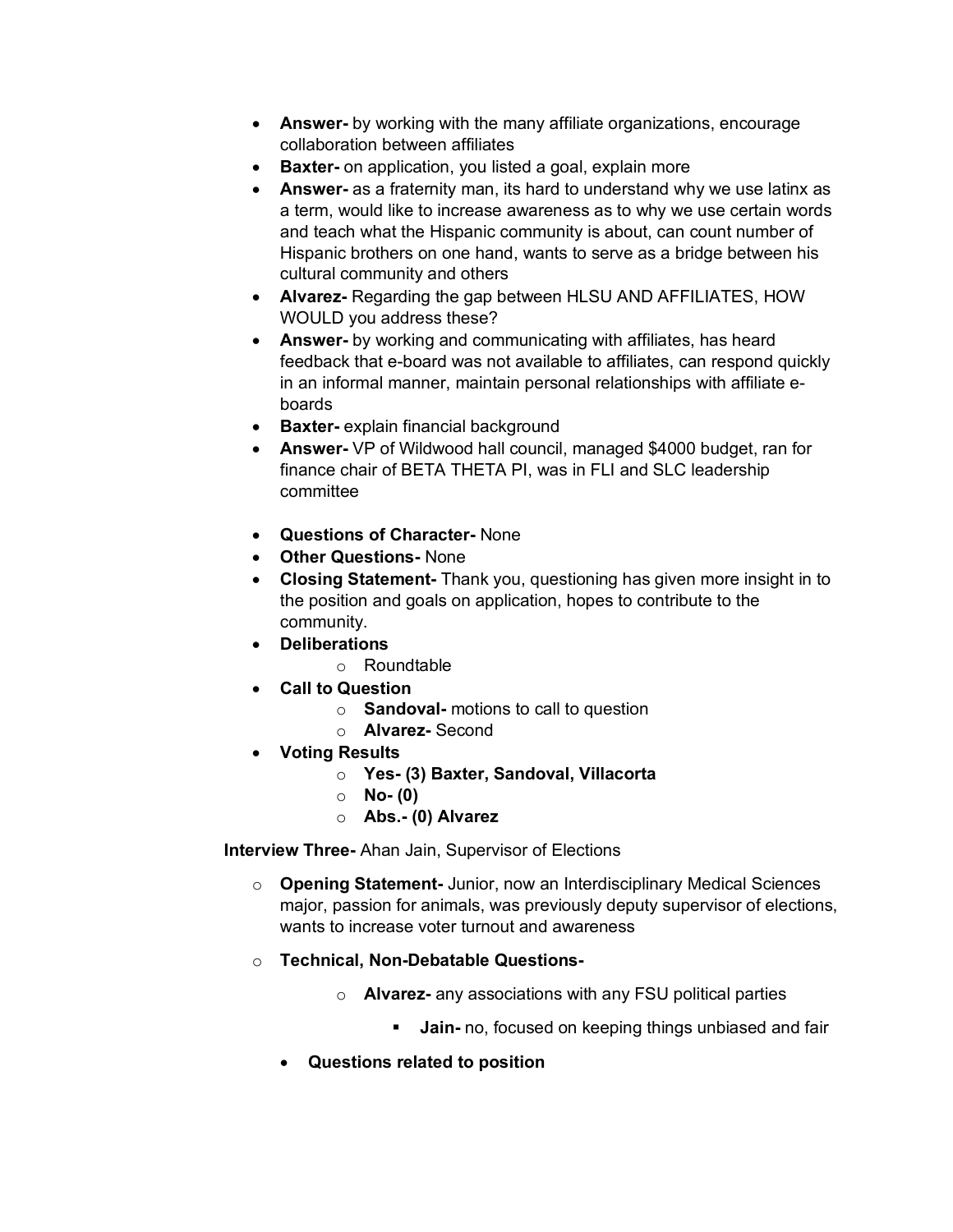- o **Villacorta-** In Supreme Court case The Legacy Party v. The Amplify Movement, the opinion of Chief Justice Michael Moorhead called the decisions of the Elections Commission "Simply astonishing, simply asinine, simply outside what the statutes require of you." How will you fix the mistakes of the previous Supervisor of Elections and election commission and ensure that election code is adhered to and properly interpreted?
	- **Jain-** communication was not effective, important for everyone to have the same interpretation, agrees with case and will be sure to communicate the rules of the election to the candidates
- o **Alvarez-** voter turnout at 10% is the bar for a lot of attempts at change, recent changes call for elections to be advertised, can you fulfill statutory requirements, how do you intend to increase voter turnout
	- **Jain-** needs to communicate better, dates and deadlines made clear
- o **Baxter-** Any forseeable issues with election code that you'd like to see improved?
	- **Jain-** point system was new and confusing, talking with people to ensure understanding, recent revisions make it make more sense
- o **Alvarez-** regarding point system, no go to source to see how points are currently allocated, will you keep a better record in the future?
	- **Jain-** yes, we could keep a record of the past point allocations, will talk to SGA advisors
- o **Baxter-** How do you enforce penalties like fines?
	- **Jain-** fine compliance is written in statutes, not following the rules removes you from the election process
- o **Alvarez-** move to extend questioning for 3 questions
- o **Villacorta-** second
- o **Alvarez-** Role of supervisor in seeking and finding violations, third party actors report, will you find ample time to seek put violations?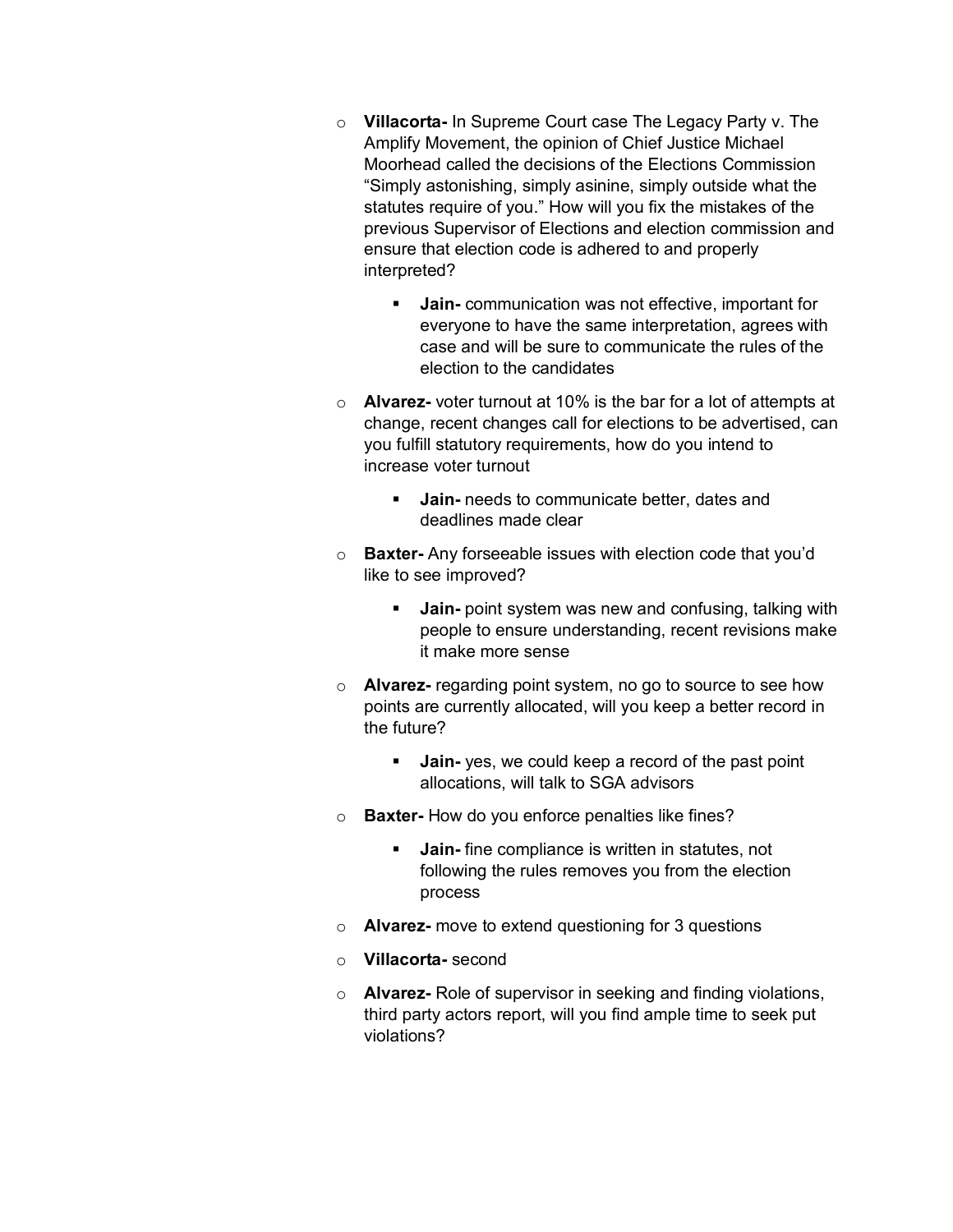- **Jain-** believes this is one of the responsibilities of supervisor of elections, make sure everyone is following rules
- o **Villacorta-** Concrete goals for increasing voter turnout?
	- **Jain-** will reach out to RSO's about leadership

## o **Questions of Character-**

- o **Sandoval-** how has being Deputy Supervisor of Elections changed your view of the role?
	- **Jain-** the last Supervisor of Elections didn't delegate properly, will ensure everyone is doing their job
- o **Alvarez-** SGA people see themselves in many different roles, how do you see yourself?
	- **Jain-** as someone who will communicate with others
- o **Villacorta-** Do you think it's important to make sure students feel as if their vote matters?
	- § **Jain-** wants to be an active voice, make sure people are heard
- o **Other Questions-** None
- o **Closing Statement-** thank you, questioning was enlightening, wants to stay transparent
- o **Deliberations**
	- o Roundtable
- § **Call to Question**
	- o **Alvarez-** moves to call to question contingent on a letter of recommendation being submitted by call to order of the Senate on 9/4/19
	- o **Villacorta-** Second
- o **Voting Results**
	- o **Yes- (3) Sandoval. Alvarez, Baxter**
	- o **No- (2) Baxter, Villacorta**
	- o **Abs.- (0)**

**Interview Four-** Harrison Aiton, Veterans Student Union Chief Financial Officer